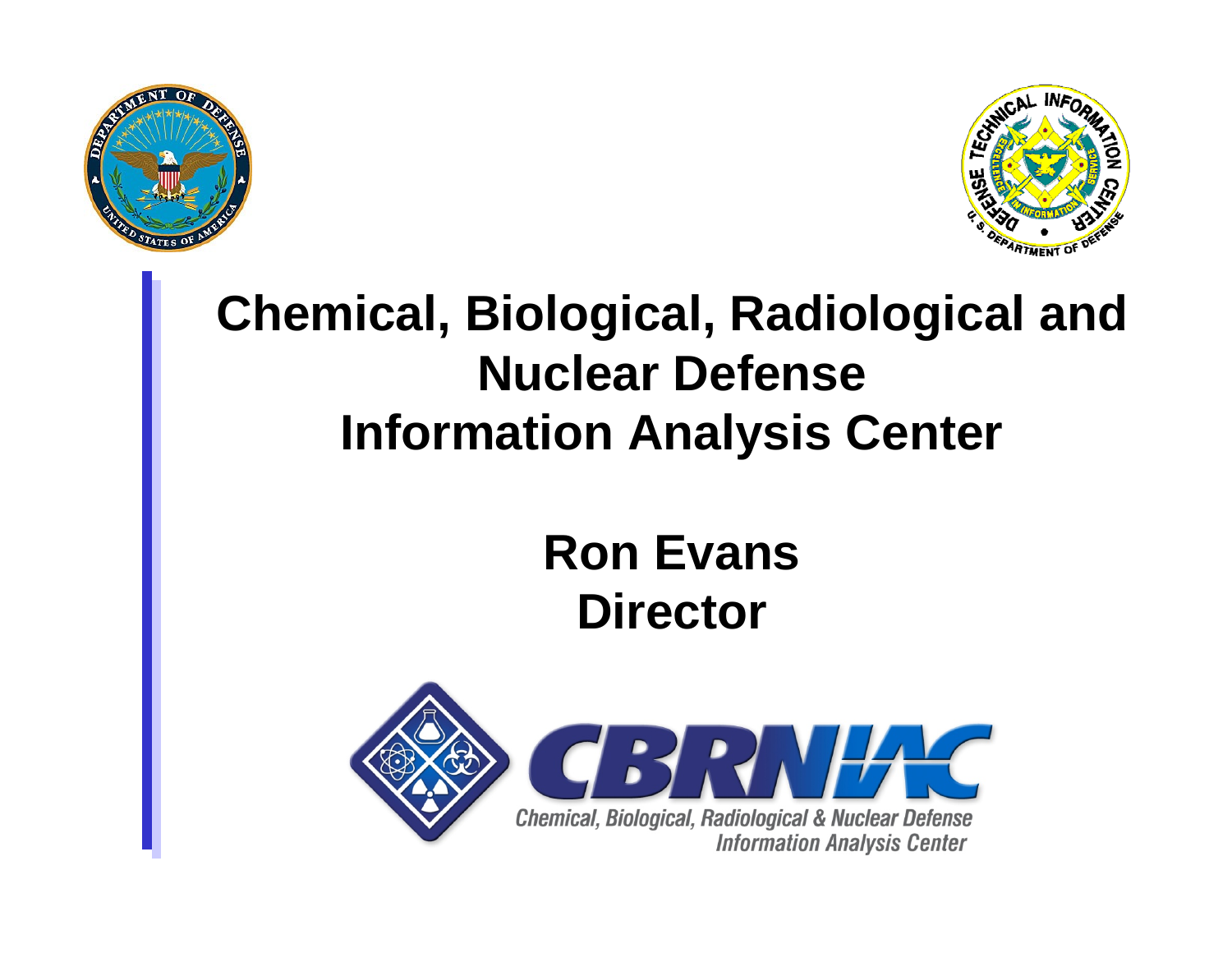

#### **Information**

### **Analysis Centers (IACs)**



- Chartered by DoD to generate, collect, analyze and disseminate scientific and technical information
- Provide comprehensive databases, analysis, tools and techniques, and reach-back
- Contractor operated under Defense Technical Information Center (DTIC)
- Support DoD, Other Federal Agencies, Contractors, and State and Local Governments and Emergency Responders
- Chemical, Biological, Radiological and Nuclear **Defense**
- Survivability/Vulnerability
- **Reliability**
- Advanced Materials, Manufacturing, and Testing
- **Sensors**
- Information Assurance
- Weapon Systems Technology
- Data and Analysis Center for **Software**
- Chemical Propulsion
- Modeling and Simulation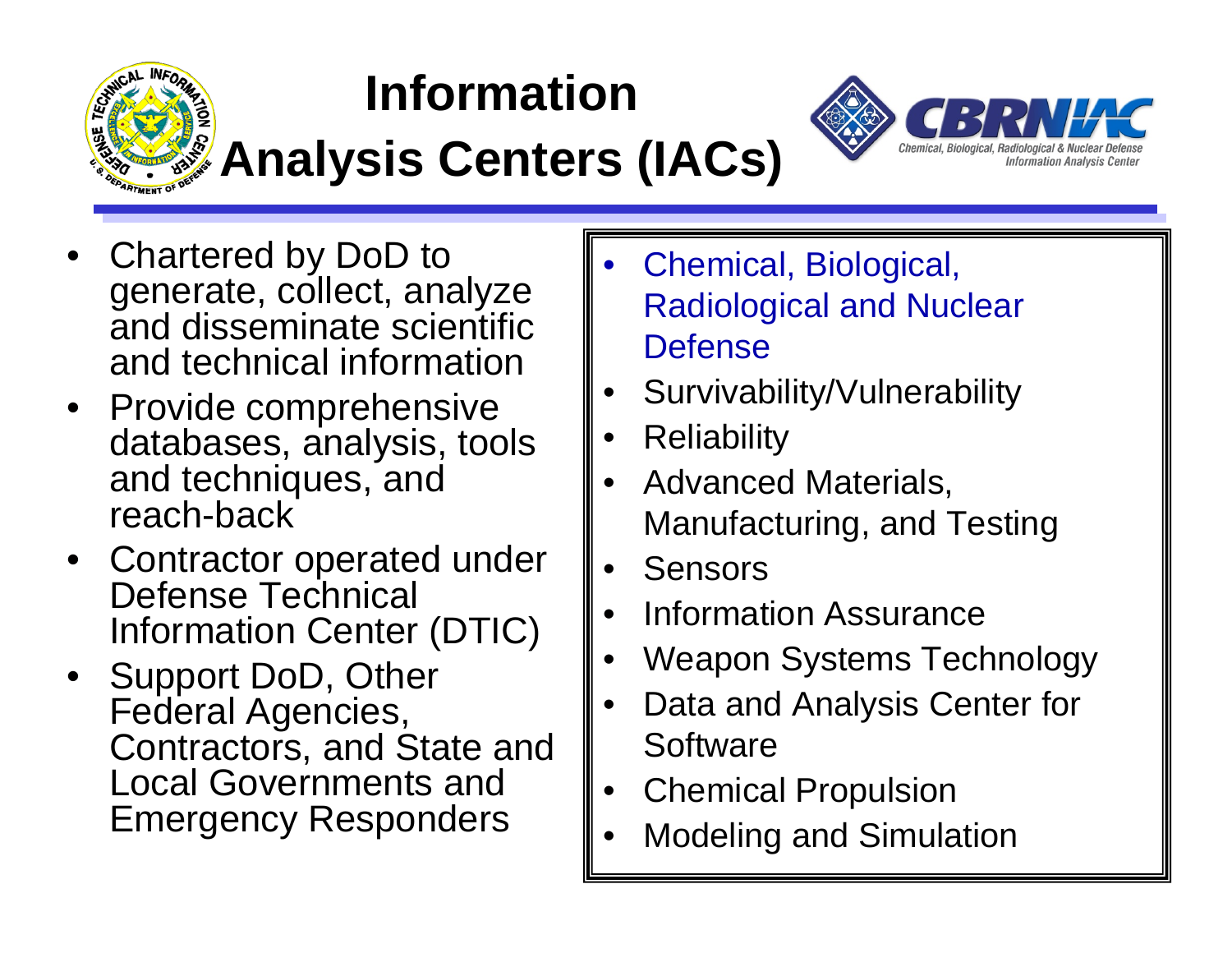

# **Background/History**

- DDR&E and DUSD(S&T)
	- Information Analysis Center (IAC) oversight
- Defense Technical Information Center (DTIC)
	- Implements policies
	- Operational control of ten DoD sponsored IACs
		- Government Owned Contractor Operated (GOCO)
		- Each IAC covers specialized science and technology areas
- CBRNIAC
	- Established as CBIAC in 1986; re-designated CBRNIAC in 2007
	- Broad technical scope covering CBRND and HLS
	- Technical guidance/direction: Executive Steering Committee (ESC) and Scientific Research Council (SRC)







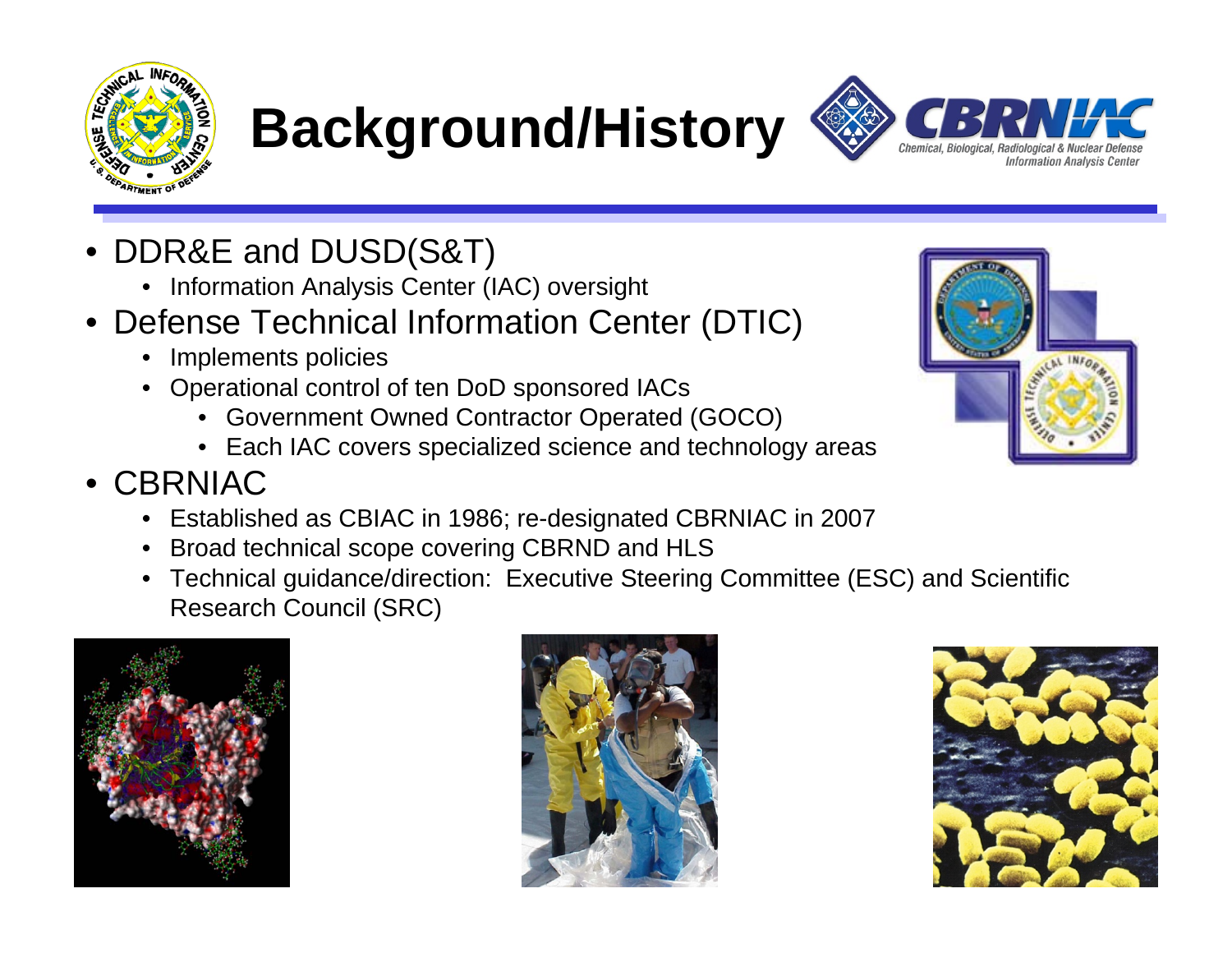

## **Executive Steering Committee**



- DTRA: Dr. Galloway
- Army: Mr. Decker
- Navy: Mr. Purello
- USAF: Dr. Stotts
- USMC: Dr. Stark
- Medical : Dr. Churilla
- Joint Staff: COL Barnett Associate Members OSTP, OMB, USDA, DOE, DOJ, DOS, HHS, DHS, FEMA, EPA, OSD(HD), FDA, CIA, OSD (Policy), SO/LIC, TSWG, USCG, USANCA, CDC
- DIA: Mr. McNulty
- JPEO-CBD: BG Scarbrough
- USACBRNS: COL(P) Smith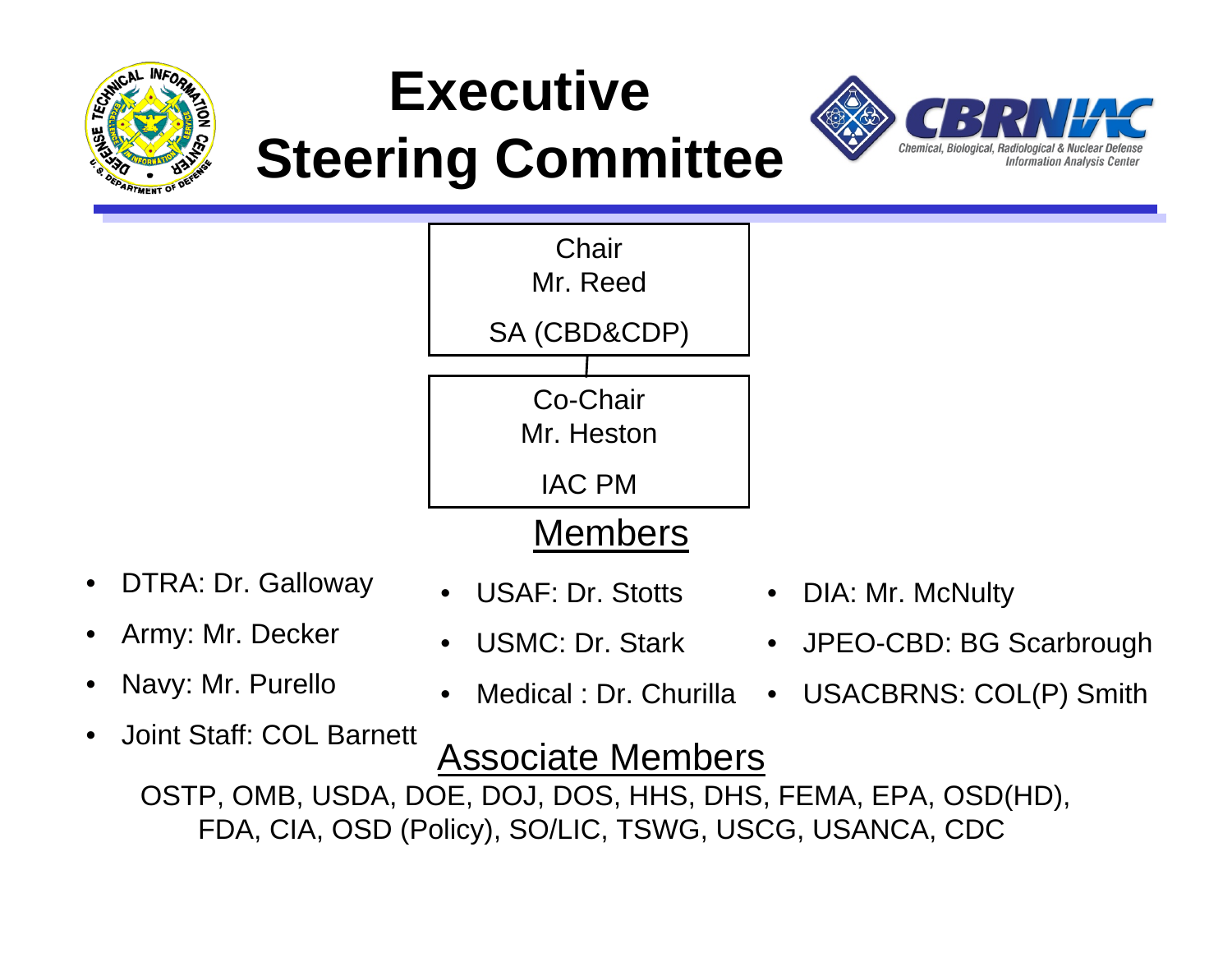

# **Technical Scope**



- **Chemical and Physical Properties of CW/CBD Materials**
- **Toxicology**
- **Warning and Identification**
- **Medical Effects and Treatment**
- **Treaty Verification**
- **International Technology, Proliferation and Control**
- **Individual and Collective Protection**
- **Chemical Identification**
- **Environmental Fate and Effects**
- **Decontamination**
- **NBC Survivability**
- **Combat Effectiveness**
- **Smoke and Obscurants**



- **Demilitarization**
- **Analysis of Manufacturing Processes for NBC Systems**
- **Defense Conversion & Dual Use Technology Transfer**
- **Domestic Preparedness / Homeland Security**
- **Force Protection**
- **Counterterrorism**
- **Counterproliferation**
- **Toxic Industrial Chemicals/Materials (TICs/TIMs)**
- **Radiological and Nuclear Defense**

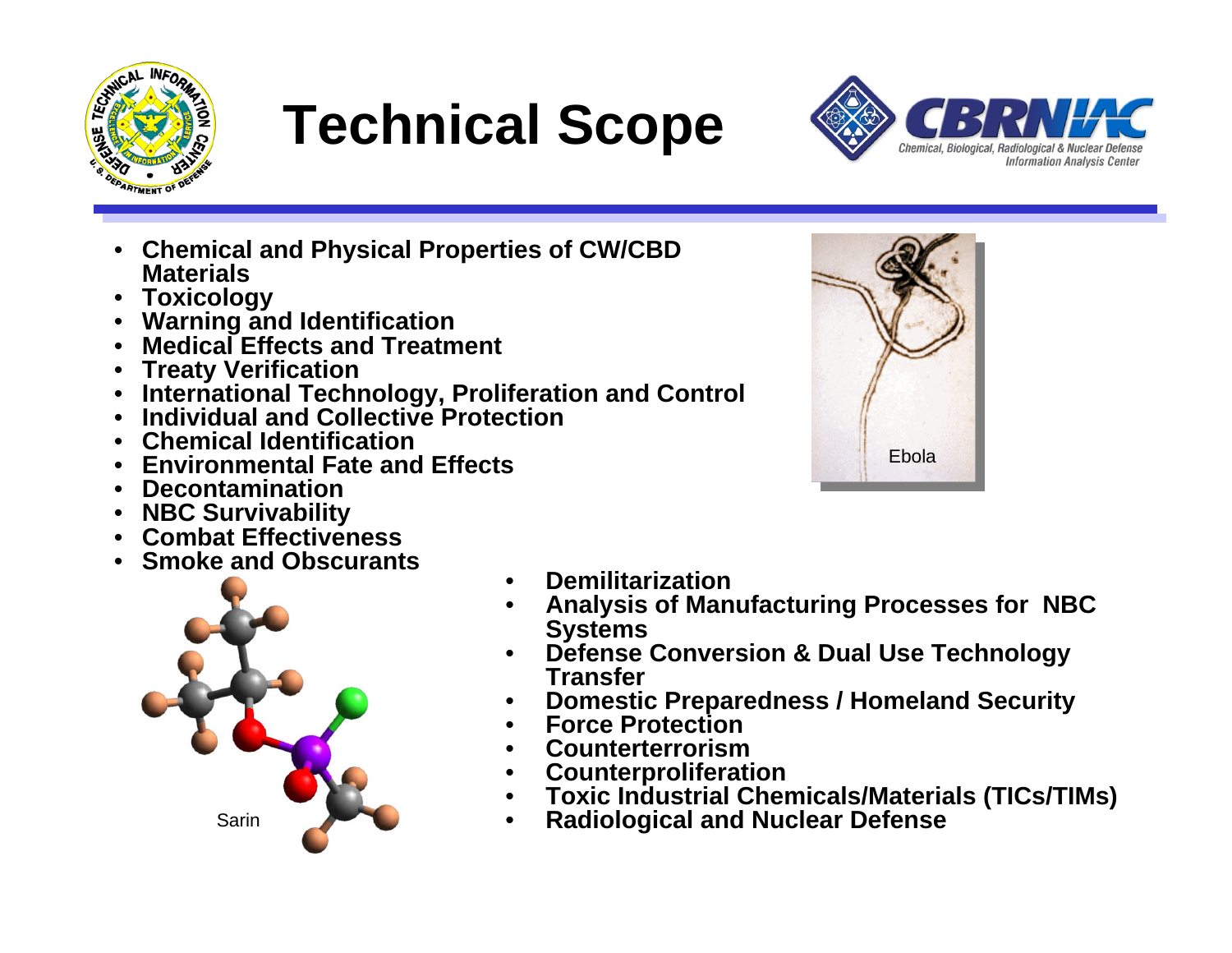





- Edgewood Area, Aberdeen Proving Ground, MD
- Washington, D.C.
- Jacksonville, NC
- San Antonio, TX
- Natick, MA
- Dugway Proving Ground, UT
- St Robert, MO









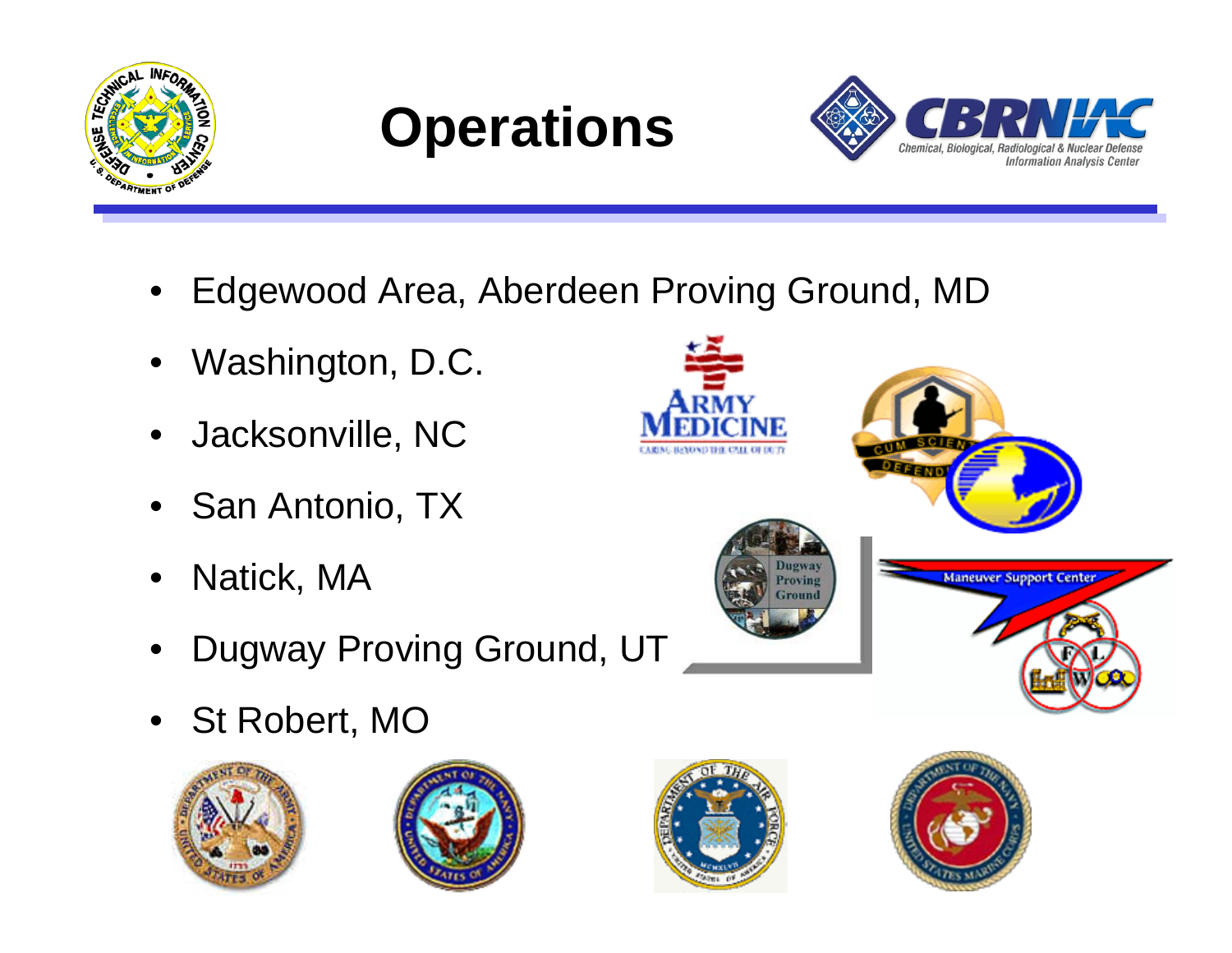

#### **Core Program Services & Products**



- **Inquiries and Analysis (4 Hours Free)**
	- **Information**
	- **Technical**
	- **Bibliographic**
	- **Referrals**
	- **Gateway to CBRNIAC reach-back**
- **CBRNIAC Website (http://www.cbrniac.apgea.army.mil)**
	- **Recently redesigned, user friendly**
	- **One stop shop: Inquiries, Products, Tech Support, etc.**
- **Newsletters/Brochures/Outreach**
- **Products**



Cuit Director



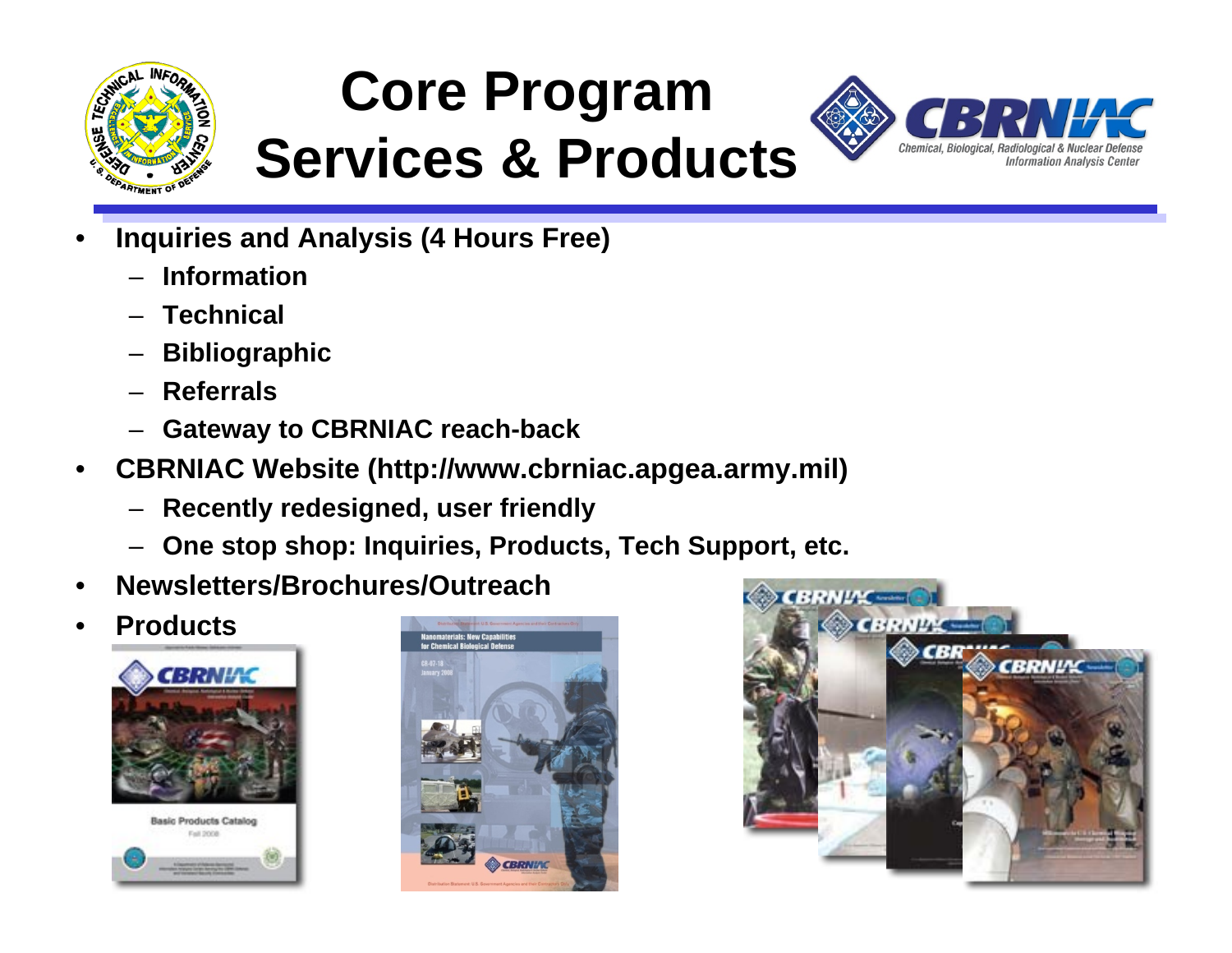

## **InformationResources**



- CBRN Scientific & Technical Analysis & Research Tool
	- Over 161,000 records
- Holdings over 150,000 items
- Other CBRNIAC Databases and Collections
	- Chemical Biological Materials Effects Database (CBME)
	- BACWORTH
	- Agent Fate and Effects
	- Agent Simulant Knowledge (ASK Database)
	- Chemical Weapons (CW) Treaty Reference Collection
	- Biological Weapons (BW) Treaty Reference Collection
	- Biological Warfare (BW) History
- •DTIC Total Electronic Migration System
- • Numerous outside data sources
	- STINET
	- RDECOM STILAS
	- DENIX
	- NLM
	- ChemFinder
- NIST
- NIOSH
- DIALOG
- DOE
- DPG TIC

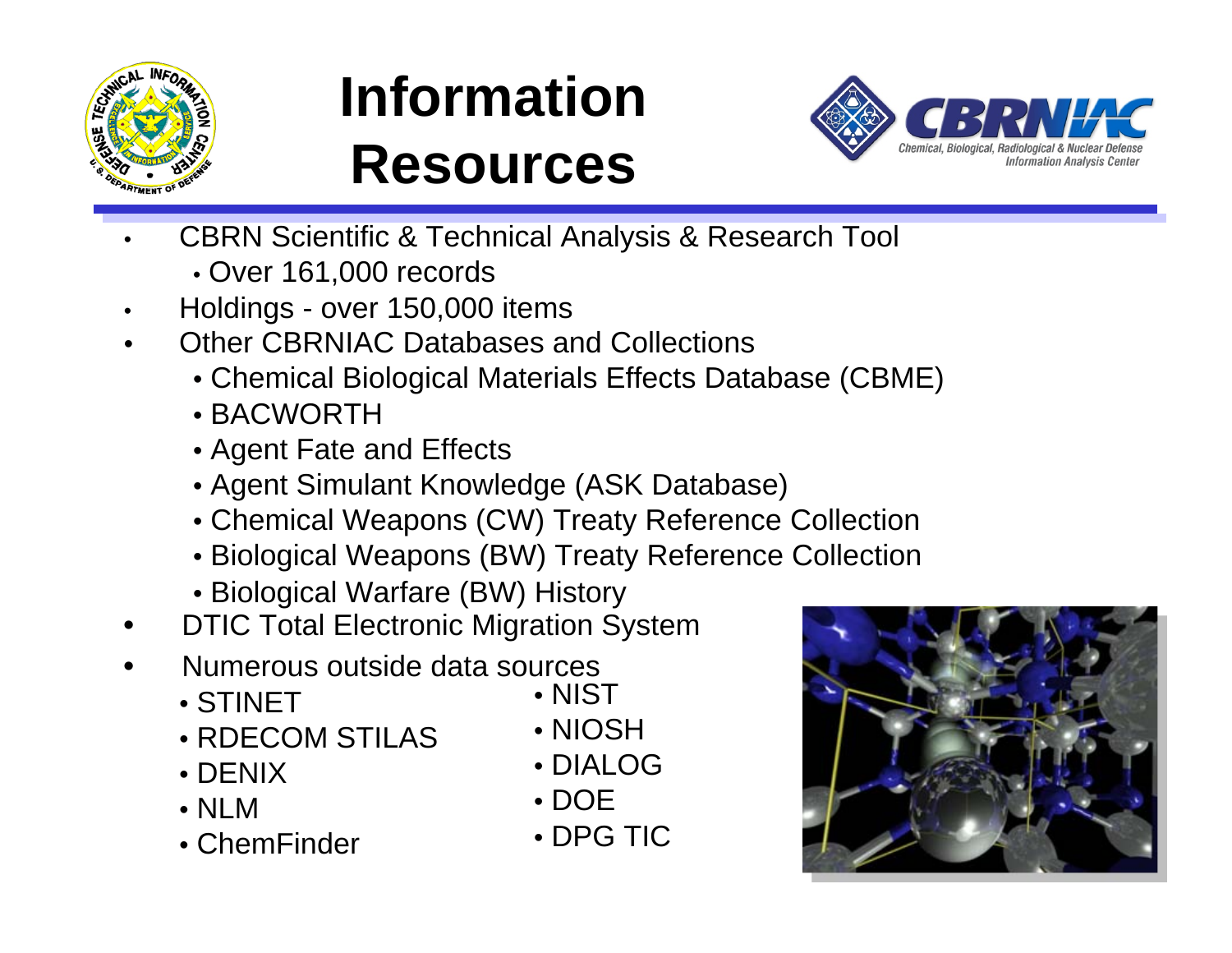

## **Total Electronic Migration System**



• Total Electronic Migration System (TEMS) allows registered DTIC users to search the 10 DoD IACs' electronic holdings using any Web browser.

- Unclassified material accessed through the Internet.
- TEMS classified accessed via SIPRNET.
- TEMS provides full-text search capabilities.
- TEMS contains:
	- Over 1,209,000 citations
	- Over 304,000 documents
- Access TEMS at https://tems-iac.dtic.mil
- Register for access at https://register.dtic.mil
- •TEMS Contact Information

Defense Technical Information Center IAC Program Management Office (DTIC–AI) 8725 John J. Kingman Blvd, Suite 0944 Fort Belvoir, VA 22060–6218 Phone: 703.767.9120 E-mail: tems@dtic.mil

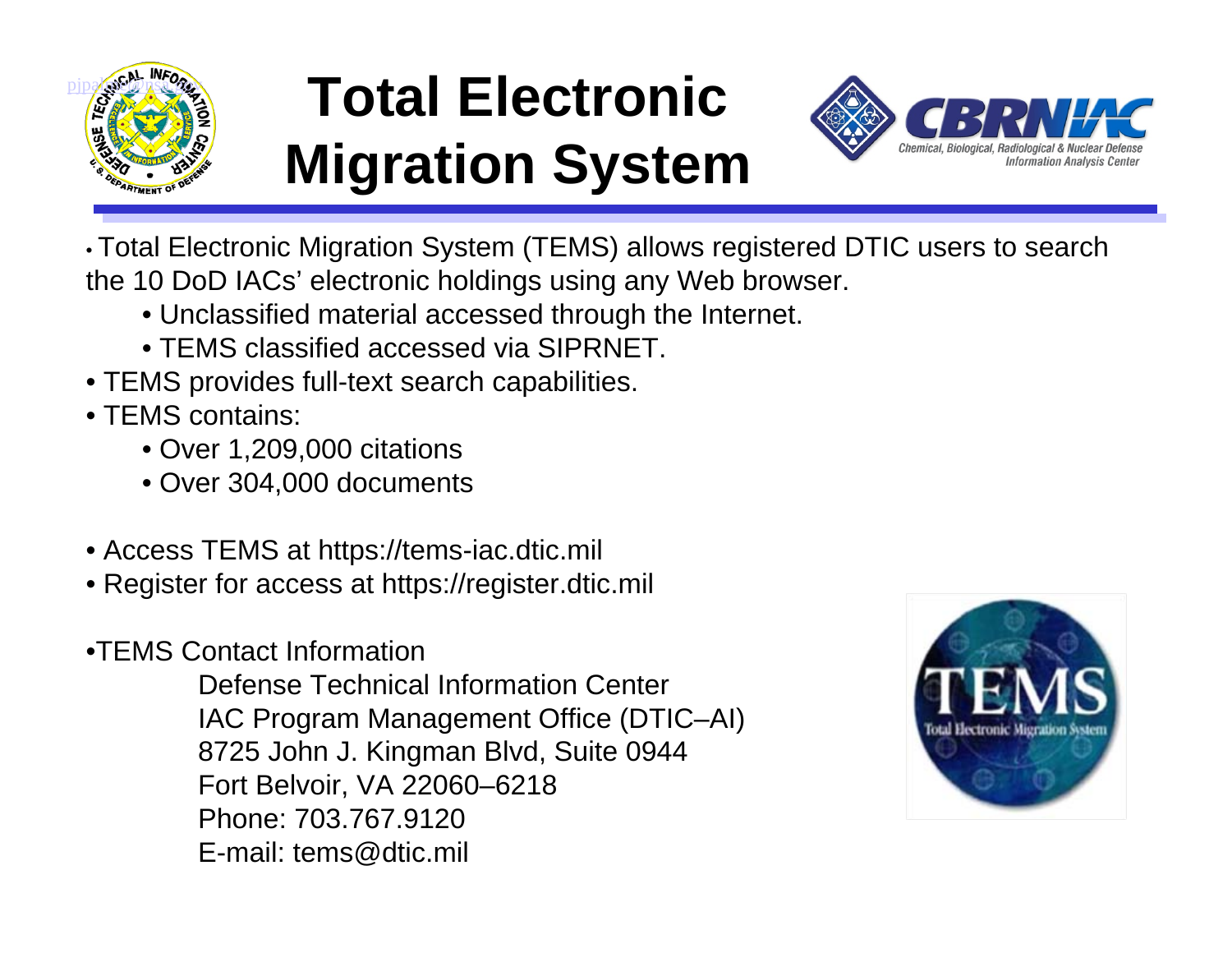

### **Technical Area Task Program**

#### **Information Analysis Center**

#### **Concept**

- Provide an ID/IQ mechanism to support client technical requirements beyond basic IAC operations
- Create new scientific and technical information (STI) to meet immediate user requirements
- Incorporate TAT STI into CBRNIAC CBRND repository
- Leverage TAT STI to support broader user needs/ applications

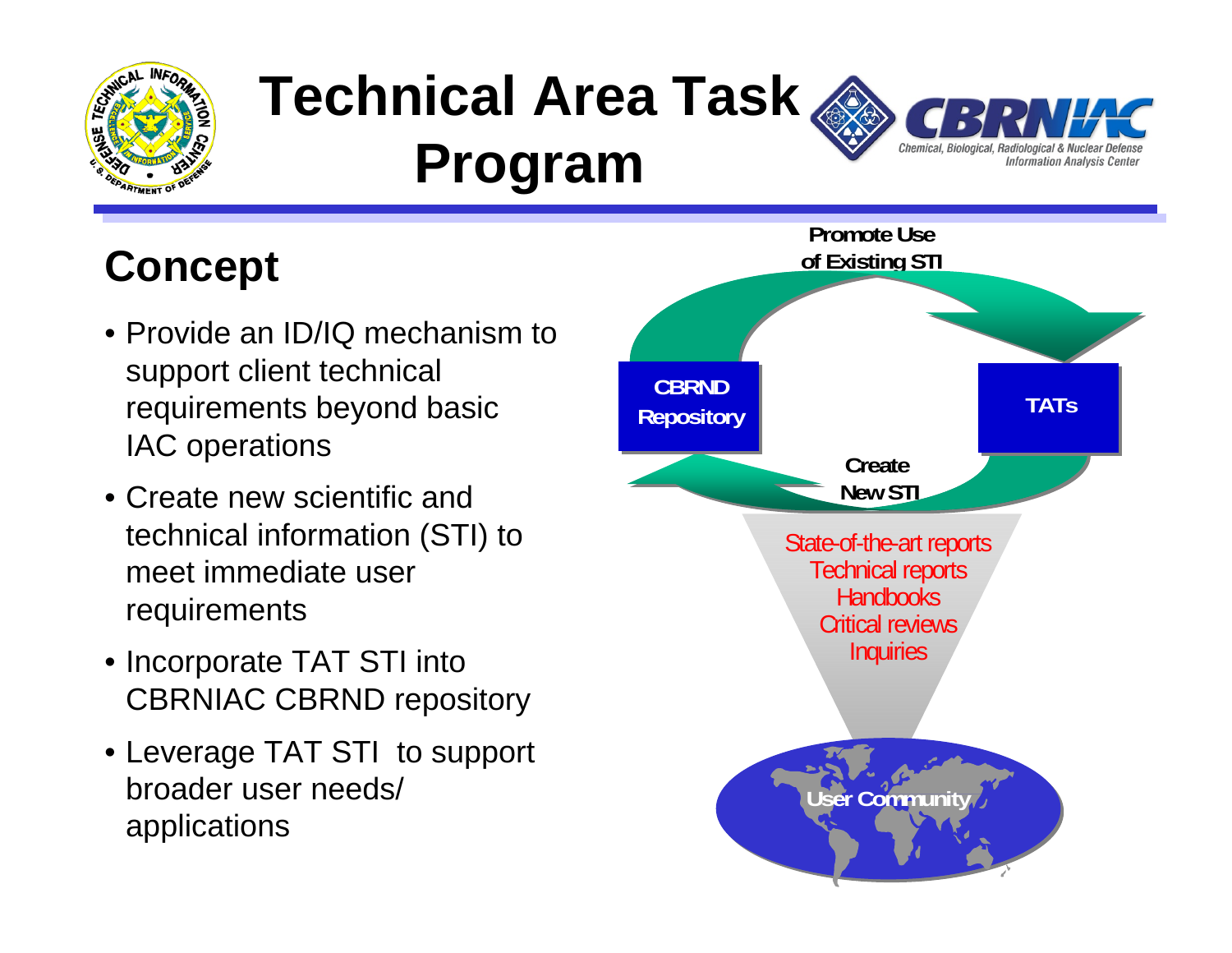





- CBRNIAC assists DTIC in supporting the community
- CBRNIAC addresses CBRN Defense and Homeland Security issues
- Core Program
	- No Cost Inquiry Support
	- Comprehensive CBRND Repository
	- Newsletters
	- State-of-the-Art Products
	- Gateway to CBRNIAC reach-back
	- "One-Stop Shop" Website
		- http://www.cbrniac.apgea.army.mil
- Technical Area Tasks
	- Responsive
	- Easy to Use
- Knowledge Management Capabilities
- CBRNIAC Focuses on Customer Service

#### **Your "One Stop Shop" for CBRND/HLS Support**